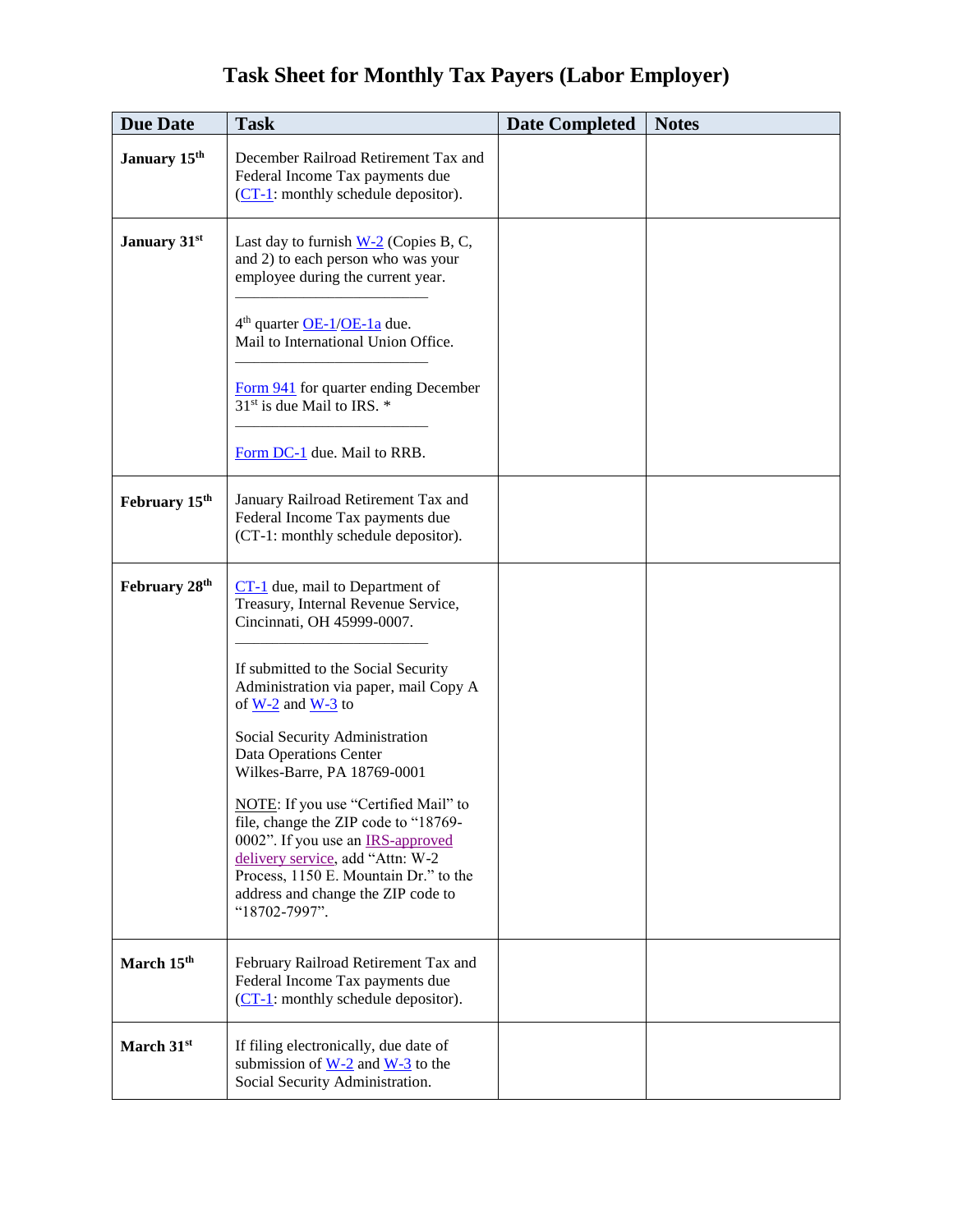## **Task Sheet for Monthly Tax Payers (Labor Employer)**

| <b>Due Date</b>       | <b>Task</b>                                                                                                         | <b>Date Completed</b> | <b>Notes</b> |
|-----------------------|---------------------------------------------------------------------------------------------------------------------|-----------------------|--------------|
| April 15th            | February Railroad Retirement Tax and<br>Federal Income Tax payments due<br>$(CT-1)$ : monthly schedule depositor).  |                       |              |
| April 30th            | 1st quarter OE-1/OE-1a due.<br>Mail to International Union Office.                                                  |                       |              |
|                       | Form $941$ for quarter ending March 31 <sup>st</sup><br>is due. Mail to IRS. *                                      |                       |              |
|                       | Form DC-1 due. Mail to RRB.                                                                                         |                       |              |
| May 15th              | April Railroad Retirement Tax and<br>Federal Income Tax payments due<br>$(CT-1)$ : monthly schedule depositor).     |                       |              |
| June 15th             | May Railroad Retirement Tax and<br>Federal Income Tax payments due<br>$(CT-1)$ : monthly schedule depositor).       |                       |              |
| July 15 <sup>th</sup> | June Railroad Retirement Tax and<br>Federal Income Tax payments due<br>$(CT-1)$ : monthly schedule depositor).      |                       |              |
| July 31st             | 2nd quarter OE-1/OE-1a due.<br>Mail to International Union Office.                                                  |                       |              |
|                       | Form $941$ for quarter ending June 30 <sup>th</sup> is<br>due. Mail to IRS. *                                       |                       |              |
|                       | Form DC-1 due. Mail to RRB.                                                                                         |                       |              |
| August 15th           | July Railroad Retirement Tax and<br>Federal Income Tax payments due<br>$(CT-1)$ : monthly schedule depositor).      |                       |              |
| September 15th        | August Railroad Retirement Tax and<br>Federal Income Tax payments due<br>(CT-1: monthly schedule depositor).        |                       |              |
| October 15th          | September Railroad Retirement Tax and<br>Federal Income Tax payments due<br>$(CT-1)$ : monthly schedule depositor). |                       |              |